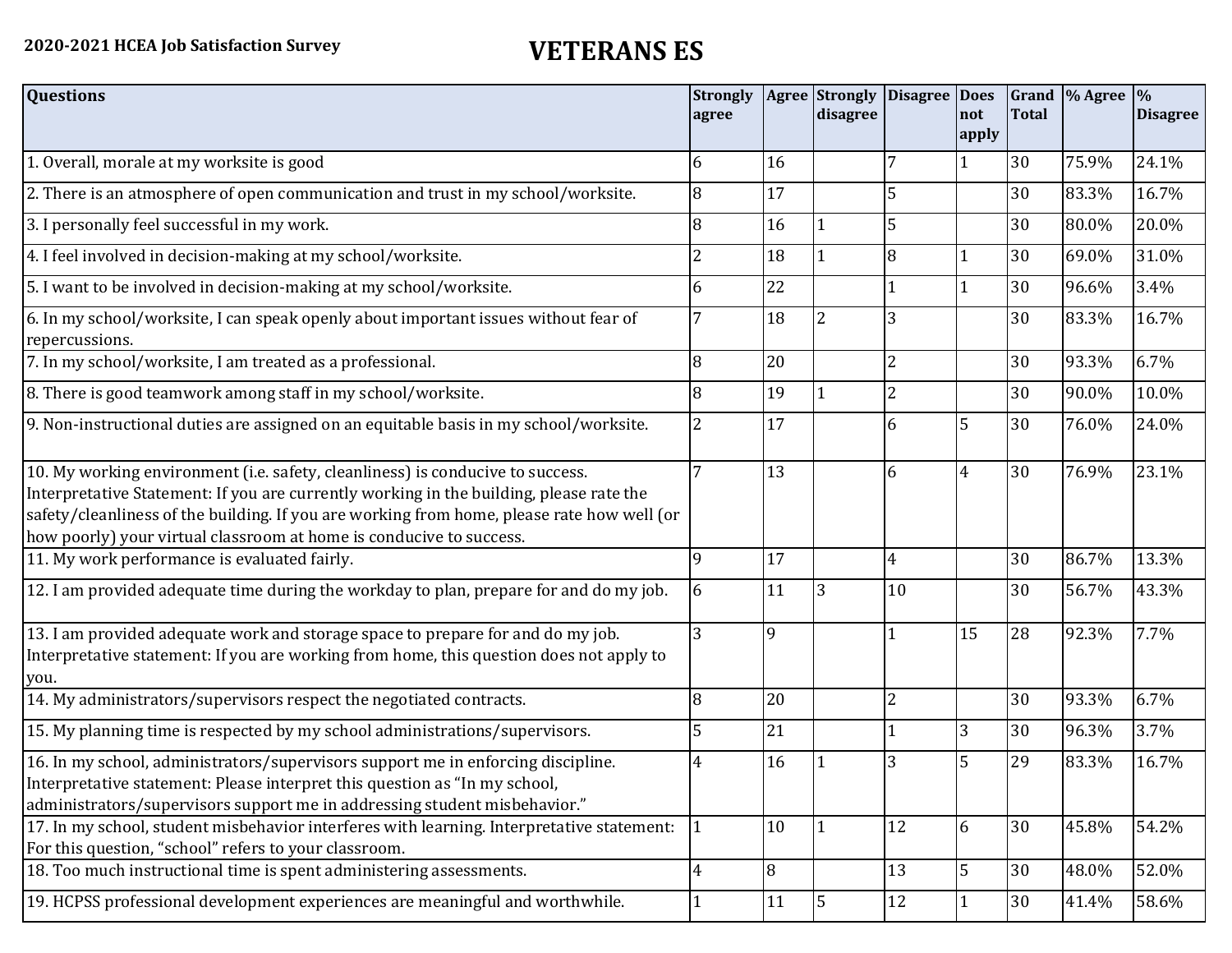| 20. Increased workload has contributed to a decline in my morale.                                                                                          | 8              | 13 |                | 7              | $\overline{2}$ | 30 | 75.0%   | 25.0%  |
|------------------------------------------------------------------------------------------------------------------------------------------------------------|----------------|----|----------------|----------------|----------------|----|---------|--------|
| 21. I am paid fairly.                                                                                                                                      |                | 12 | 6              | 11             |                | 30 | 43.3%   | 56.7%  |
| 22. I have confidence in the leadership exhibited by the HCPSS Superintendent.                                                                             | 5              | 17 | $\overline{2}$ | 5              | $\mathbf{1}$   | 30 | 75.9%   | 24.1%  |
| 23. I have confidence in the leadership exhibited by the Howard County Board of<br>Education.                                                              | 4              | 12 | 3              | 9              | $\overline{2}$ | 30 | 57.1%   | 42.9%  |
| 24. I have confidence in the leadership exhibited by the Howard County Education<br>Association (HCEA).                                                    | 14             | 12 |                | 3              | $\mathbf{1}$   | 30 | 89.7%   | 10.3%  |
| 25. I feel that HCPSS offers me the possibility of advancing professionally in the field of<br>education.                                                  | 4              | 17 |                | 8              |                | 29 | 72.4%   | 27.6%  |
| 26. In my position, I receive appropriate and adequate support and training.                                                                               | 5              | 23 |                | $\mathbf{1}$   |                | 30 | 93.3%   | 6.7%   |
| 27. During this current school year, I have experienced harassing behavior from<br>colleagues.                                                             |                |    | 15             | 9              | $\overline{4}$ | 30 | 7.7%    | 92.3%  |
| 28. During this current school year, I have experienced harassing behavior from<br>administrators/supervisors.                                             |                |    | 20             | $\overline{7}$ | $\overline{3}$ | 30 | $0.0\%$ | 100.0% |
| 29. During this current school year, I have experienced harassing behavior from parents.                                                                   |                | 4  | 12             | 10             | 3              | 30 | 18.5%   | 81.5%  |
| 30. At my school I spend most of my PIP time on non-instructional activities.                                                                              |                | 5  | $\overline{4}$ | 11             | 8              | 29 | 28.6%   | 71.4%  |
| 31. At my school our administrator includes time during PIP for teacher-initiated<br>collaboration.                                                        | 5              | 17 |                | $\mathbf 1$    | 6              | 29 | 95.7%   | 4.3%   |
| 32. In my school, I spend too much time in meetings.                                                                                                       | 3              | 9  |                | 14             | $\overline{3}$ | 30 | 44.4%   | 55.6%  |
| 33. In my school, there is adequate support for special education students.                                                                                | 3              | 11 | $\overline{2}$ | 11             | $\overline{2}$ | 29 | 51.9%   | 48.1%  |
| 34. My administrator/supervisor provides people working from home with flexibility in<br>their workday.                                                    | 8              | 16 |                | 3              | $\overline{2}$ | 29 | 88.9%   | 11.1%  |
| 35. My administrator/supervisor has reasonable expectations of workload for staff while<br>in virtual learning.                                            | 6              | 18 |                | $\overline{4}$ |                | 29 | 82.8%   | 17.2%  |
| 36. Students have adequate technology and tools (hardware/software/connectivity) to<br>participate in virtual learning.                                    | 3              | 18 |                | 5              | $\overline{2}$ | 29 | 77.8%   | 22.2%  |
| 37. Staff have adequate technology hardware (e.g. computers, document cameras, other<br>technology hardware) to meet the requirements of virtual learning. | $\overline{4}$ | 13 |                | 10             | $\mathbf{1}$   | 29 | 60.7%   | 39.3%  |
| 38. HCPSS has provided the software I need to do my job and collaborate with colleagues.                                                                   | $\overline{7}$ | 22 |                |                |                | 29 | 100.0%  | 0.0%   |
| 39. The software and online services provided by HCPSS to do my job are difficult and/or $\ 2\ $<br>time-consuming to use.                                 |                | 7  | $\overline{2}$ | 14             | 3              | 28 | 36.0%   | 64.0%  |
| 40. In my class, I feel that students are engaged in virtual learning                                                                                      | 5              | 16 |                | $\overline{4}$ | $\overline{4}$ | 29 | 84.0%   | 16.0%  |
|                                                                                                                                                            |                |    |                |                |                |    |         |        |